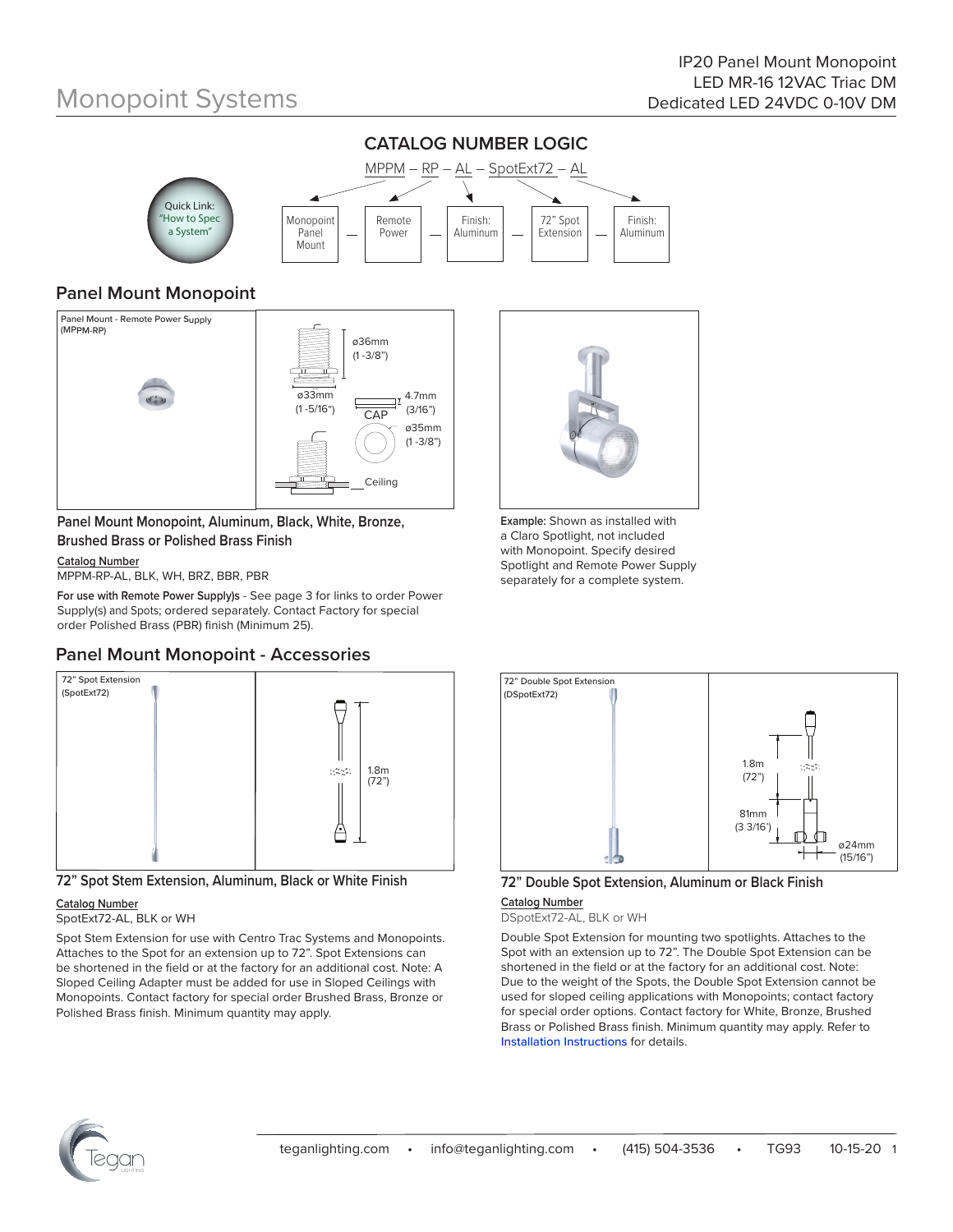### **Panel Mount Monopoint - Accessories**



**Universal Sloped Ceiling Adapter, Aluminum, Black or White Finish**

**Catalog Number** USCA-AL, BLK or WH

The Universal Sloped Ceiling Adapter allows for angle adjustment of any Spotlight when connected to a Monopoint installed on a sloped ceiling. Tilts 90º and rotates 350º. Brushed Aluminum (AL), Black (BLK) or White (WH) finish. Contact factory for special order Bronze, Brushed Brass or Polished Brass finish. Minimum quantity may apply.

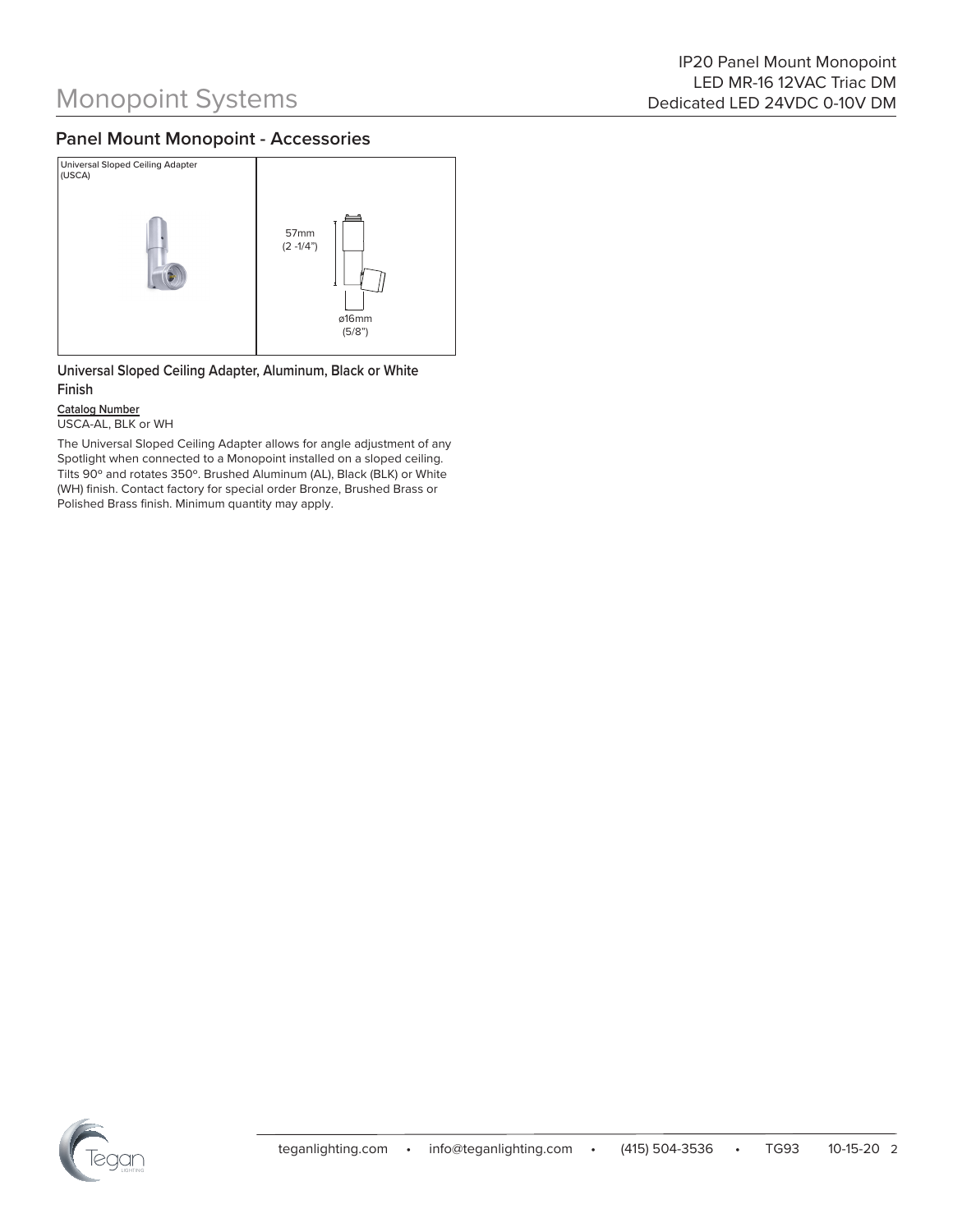### IP20 Panel Mount Monopoint LED MR-16 12VAC Triac DM Dedicated LED 24VDC 0-10V DM

# Monopoint Systems



|                                | and exhibitions. It can be secured through surfaces up to almost 2" thick. Specify desired Spotlight<br>separately. Compatible with LED MR-16 12VAC Triac DM or dedicated LED 24VDC 0-10V DM Spot and<br>Remote Power Supply; ordered separately.                                                                                                                                                                     |
|--------------------------------|-----------------------------------------------------------------------------------------------------------------------------------------------------------------------------------------------------------------------------------------------------------------------------------------------------------------------------------------------------------------------------------------------------------------------|
| Material:                      | Extruded and machined aluminum.                                                                                                                                                                                                                                                                                                                                                                                       |
| Finish:                        | Brushed Aluminum (AL), Black (BLK), White (WH), Oil-Rubbed Bronze (BRZ) or Brushed Brass (BBR).<br>Contact factory for special order Polished Brass (minimum of 25).                                                                                                                                                                                                                                                  |
| Monopoint:                     | Panel Mount Monopoint (MPPM-RP-XX).                                                                                                                                                                                                                                                                                                                                                                                   |
| Accessories:                   | 72" Spot Extension (SpotExt72), 72" Double Spot Extension (DSpotExt72), Universal Sloped Ceiling<br>Adapter (USCA). Refer to pages 1 and 2 for finish options.                                                                                                                                                                                                                                                        |
| Source/<br>Spot:               | Ordered separately. 24VDC Dedicated LED, Halogen or LED 12VAC MR-16. Refer to linked Spotlight<br>Specification sheets on pages 4-5 for details. In-rush may be a factor with other manufacturers LED<br>MR-16 lamps; refer to lamp manufacturers' spec sheets to determine the correct power supply wattage<br>required for the number of lamps specified.                                                           |
| <b>Remote Power</b><br>Supply: | Ordered separately. Refer to 24VDC Driver Specsheet, 12VAC Electronic Transformer Specsheet<br>or 12VAC Magnetic Transformer Specsheet for Power Supply options. NOTE: For dimming LED MR-<br>16 lamps (Soraa) with electronic/magnetic transformers, please refer our MR-16 LED Specsheet for<br>technical details. In-rush may be a factor with other manufacturers LED MR-16 lamps; refer to their spec<br>sheets. |
| Installation:                  | Monopoints are not designed with internal isolation for metal ceiling installation. Contact factory for<br>isolation gaskets. Refer to Installation Instructions for details. For system layout, and specification<br>assistance, refer to the Trac Design Guide under the Gallery link. Non-IC rated.                                                                                                                |
| Labels:                        | ETL & CE Listed; Tested to UL 1574 - Issue: 2004/09/07 Ed: 3 Rev:2012/01/25 UL Standard for Safety<br>Track Lighting Systems. IP20. Interior use only. In a continuing effort to offer the best product possible<br>we reserve the right to change without notice specifications or materials. Technical specification                                                                                                |

Category: The Panel Mount Monopoint is the smallest in scale and is designed primarily for displays, casework

right to change, without notice, specifications or mat sheets that appear on teganlighting.com are the most recent version and supersede all other versions that exist in any other printed or electronic form. 3 Year Warranty.



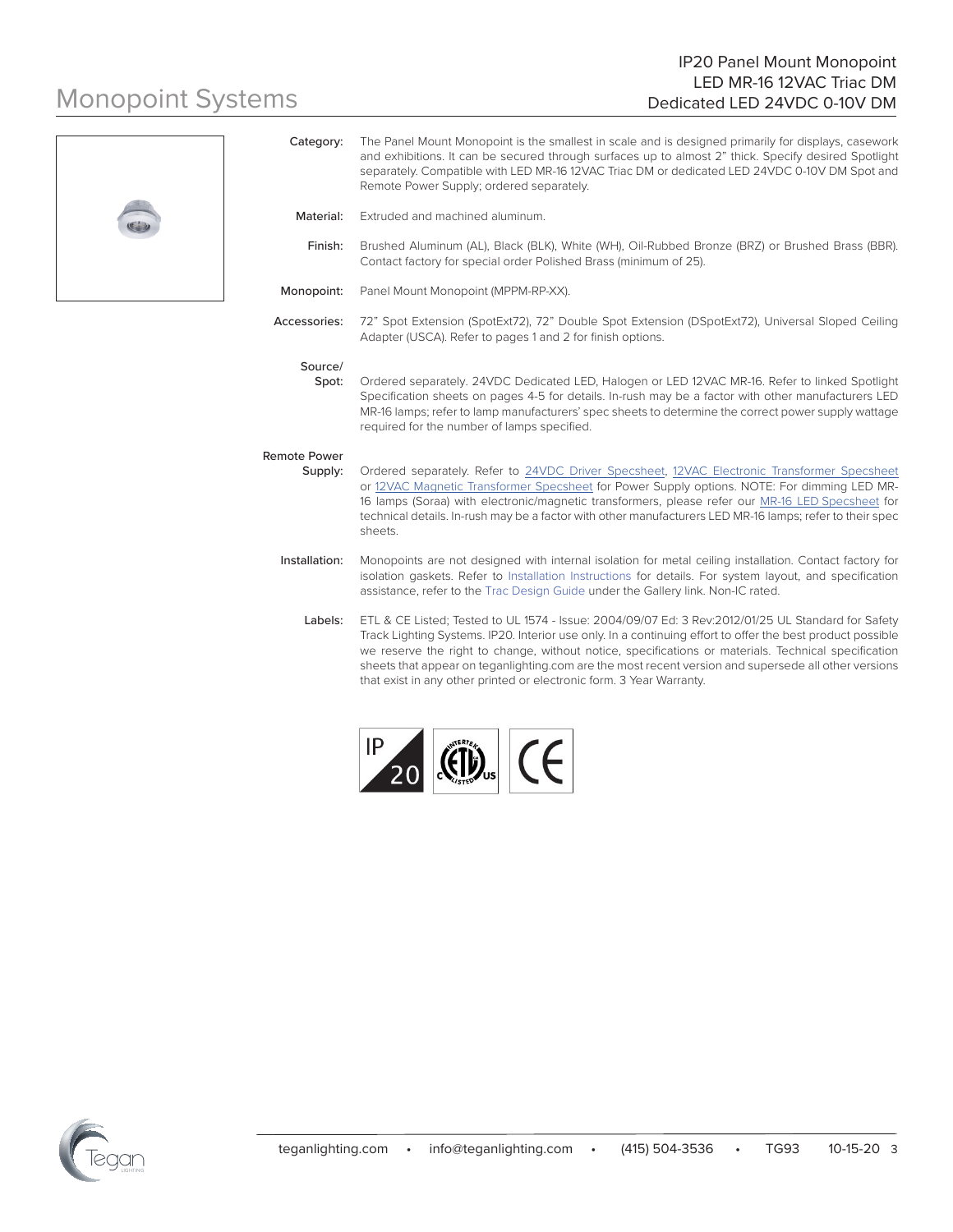## **Panel Mount Monopoint - 12VAC Spotlights**



### **Panel Mount Monopoint - 24VDC Spotlights**